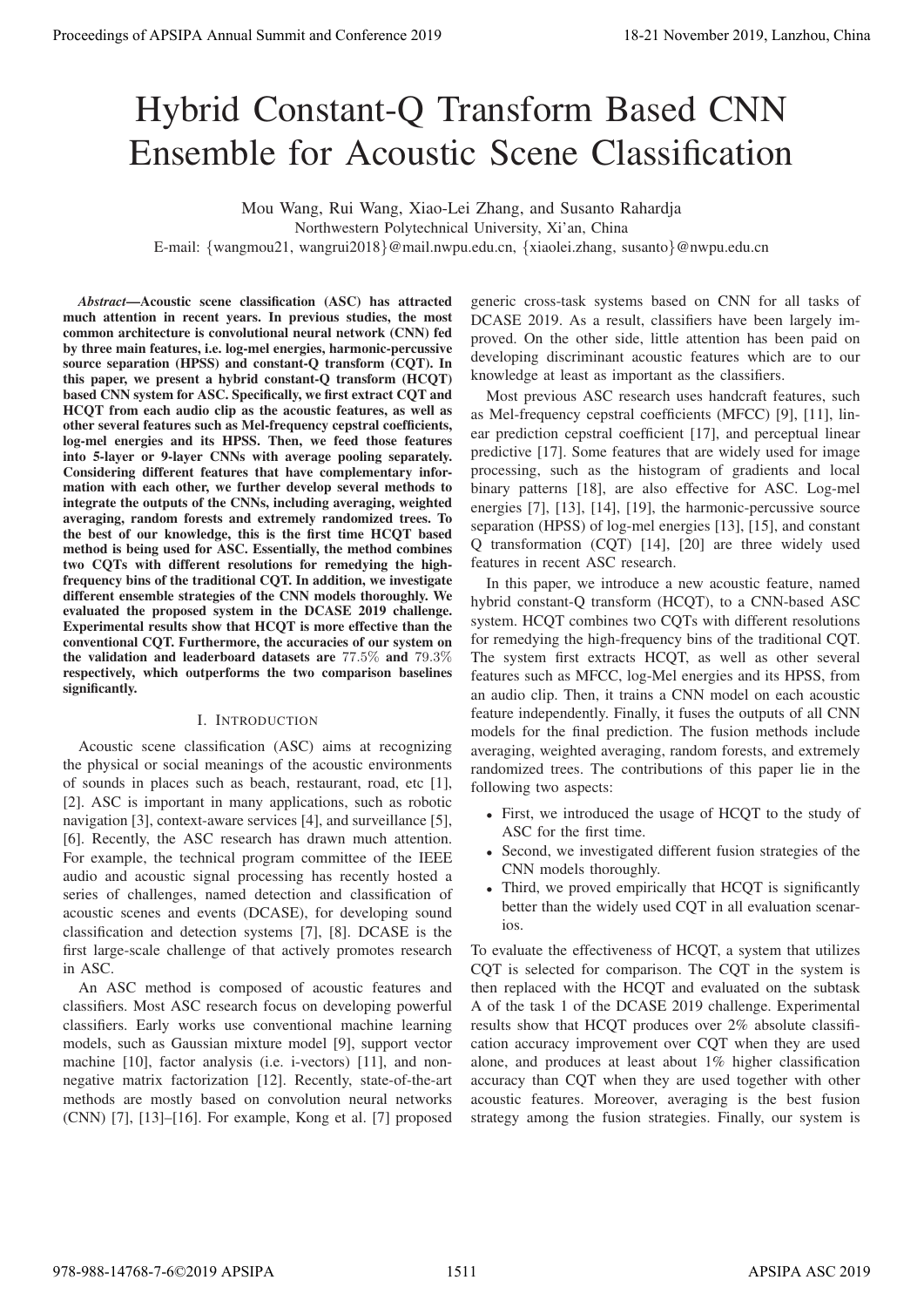

Fig. 1. The architecture of the proposed system.

significantly better than its individual CNN components and the official baseline.

This paper is organized as follows. Section 2 presents the proposed method. Section 3 presents the experiments. Section 4 concludes this paper.

# II. PROPOSED METHOD

In this section, an overview of the system is presented in Section II-A. Subsequently, the detailed description of the HCQT features, CNN classifiers and ensemble strategies are explained in Sections II-B, II-C, and II-D respectively.

## *A. System Overview*

As shown in Fig. 1, the proposed system contains three components—feature extractor, CNN classifiers, and classifier ensemble. The feature extractor extracts four kinds of features from each recording, which are HCQT, log-Mel energies, HPSS and MFCC. Then, we input each feature into a CNN. Because the dimensions of HCQT and MFCC are relatively low, their CNNs contain only 5 layers. On the other side, because the dimensions of HPSS and log-Mel energies are high, we train two 9-layer CNN for each of them. Finally, we combine the probability outputs of all CNNs by different ensemble methods including averaging, weighted averaging, random forest or extremely randomized trees.

Here we introduce the log-Mel energies, HPSS and MFCC acoustic features briefly as follows, leaving the description of HCQT in Section II-B. MFCC is a common acoustic feature. In this paper, MFCC consists of 20 Mel-filter bins with a pre-emphasized Hanning window. Log-Mel energies are the most popular feature for ASC [13]. They first extract an STFT spectrogram, and then get Mel-energies by applying a Melfilter bank of 256 filters to the spectrogram, where the cutoff frequencies of the Mel-filters are from 50 Hz to 14 kHz. At last, the log-Mel energies are obtained by applying the logarithm operation to the Mel-energies. HPSS explores the harmonic and percussive aspects of a sound separately [15]. Here we first apply HPSS to the log-Mel energies, and then concatenate the harmonic and percussive parts of the log-mel energies as the HPSS feature. Proceeding of APSIPA Annual Summit at Co-Co-co-2019 18-21<br>
1970. The same star and conference 2019 18-21 November 2019 18-21 November 2019, Lanzhou, China 1512 November 2019, Lanzhou, China 1512 November 2019, Lanzhou, Ch



Fig. 2. Visualizations of the acoustic features of the proposed system for the "airport" scene.

# *B. Hybrid Constant-Q Transform*

HCQT is a variant of CQT. CQT was originally proposed in [21]. Its importance has been demonstrated in music analysis. Recently, CQT has been frequently used in the ASC research [22], [23]. It mimics the behavior human auditory system. Specifically, suppose it has  $K$  logarithmically spaced filters whose center frequencies and spectral widths are denoted as  $\{f_k\}_{k=1}^K$  and  $\{\delta_k\}_{k=1}^K$  respectively. The spectral widths of the filters have the following connection:

$$
\delta_k = 2^{1/b} \cdot \delta_{k-1} = (2^{1/b})^k \cdot \delta_{\min},
$$
 (1)

where  $\delta_{\text{min}}$  is the band width of the filter with the lowest center frequency, and  $b$  is the number of filters per octave. Quality factor is defined as the ratio of the center frequency to the band-width, i.e.  $Q = f_k/\delta_k$ . The Q-factors of all frequency bins of CQT are a constant. Suppose the sampling frequency is s, then the window length of each bin is a function of the bin's index  $k$ :

$$
N[k] = \frac{s}{\delta_k} = Q \frac{s}{f_k}.
$$
 (2)

Because  $s/f_k$  is the number of samples processed per cycle at frequency  $f_k$ ,  $Q$  equals to the number of integer cycles processed at frequency  $f_k$ . Therefore, the digital frequency in CQT becomes  $\frac{2\pi Q}{N[k]}$ . For example, the Hanning window for COT is:

$$
W[k,n] = 0.5 - 0.5 \cos \frac{2\pi n}{N[k]-1}, \quad 0 \le n \le N[k]-1 \tag{3}
$$

Finally, CQT is calculated as follows:

$$
X_{\text{CQT}}[k,m] = \frac{1}{N[k]} \sum_{n=0}^{N[k]-1} W[k,n-m]x[n]e^{\frac{-j2\pi Qn}{N[k]}}.
$$
 (4)

where  $x[n]$  is the *n*-th sample of a speech frame in the time domain. CQT is essentially a wavelet transform. It has high time-resolution at the high frequency bins, while it has high frequency-resolution at the low frequency bins.

HCQT on the other hand consists of two variants of CQT. We assume that the frame shift contains  $L$  samples in the time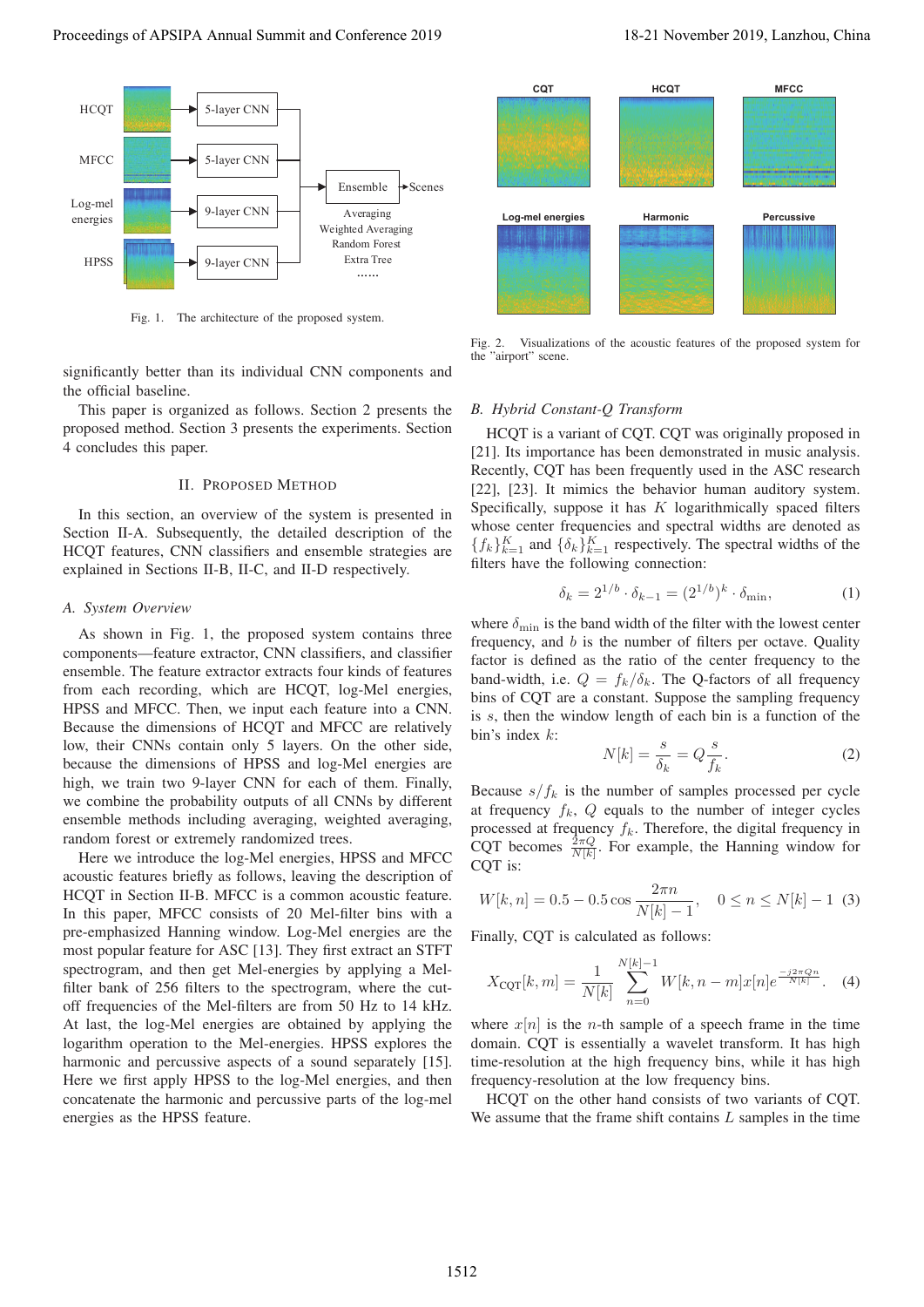#### TABLE I

ARCHITECTURE OF THE 5-LAYER CNN. THE NUMBERS IN THE BRACKETS ARE THE KERNEL SIZE AT THE CONVOLUTION/POOLING LAYERS. THE NUMBERS 128, 256, AND 512 ARE THE NUMBER OF FILTERS IN THE CONVOLUTION BLOCKS. THE NUMBER "10" IS THE NUMBER OF THE HIDDEN UNITS IN THE OUTPUT LAYER.

| Input: features            |  |  |
|----------------------------|--|--|
| $(5x5)$ Conv2D-128-BN-ReLU |  |  |
| $(2x2)$ Average Pooling    |  |  |
| $(5x5)$ Conv2D-128-BN-ReLU |  |  |
| $(2x2)$ Average Pooling    |  |  |
| (5x5) Conv2D-256-BN-ReLU   |  |  |
| $(2x2)$ Average Pooling    |  |  |
| (5x5) Conv2D-512-BN-ReLU   |  |  |
| $(2x2)$ Average Pooling    |  |  |
| Dense-10-SoftMax           |  |  |

domain. We further select the  $k_c$ -th filter that satisfies:

$$
N[k_c] = 2L.\t\t(5)
$$

We regard the frequencies higher than  $f_{k_c}$  as high frequencies, and the frequencies lower than  $f_{k_c}$  as low frequencies. For the high frequency part of HCQT, it filters the STFT spectrogram by the filter bank of the high frequency part of CQT. For the low frequency part of HCQT, it uses the standard CQT directly. Compared to CQT, HCQT is more computationally efficient. In this paper, we set both HCQT and CQT to 84 bins, among which 51 bins are low frequency ones and the rest 33 bins are high frequency ones. A visualized comparison of the extracted features of the proposed system is shown in Fig. 2.

#### *C. Convolutional Neural Networks*

We follow the CNN framework in [7]. Specifically, because the input acoustic features have different dimensions, it is needed to train two kinds of CNNs with different depths—5 layer CNNs and 9-layer CNNs. The 5-layer CNN is designed for the low-dimensional HCQT and MFCC. Its parameter setting, which is similar to AlexNet [24], is summarized in Table I. Specifically, it consists of 4 convolutional layers, each of which consists of a convolutional kernel with a kernel size of  $5 \times 5$ , batch normalization (BN), rectified linear units (ReLU), and average pooling with a kernel size of  $2 \times 2$ . The output layer is a fully connected softmax layer. The cross entropy loss is used as the training criterion. Proceeding of APSIPA Annual Summit at Co-F is exactly and<br>
Annual Summit and Co-F is exactly and the summit and Co-F is exactly and the summit and Co-F is exactly and the summit and Conference 2019, Lanzhou, China 2019, L

If the acoustic features are high-dimensional, such as the log-Mel energies and HPSS, then we seek ways to train deeper CNNs than that in Table I. Motivated by the VGG network [25], we decompose each convolutional layer with the  $5 \times$ 5 kernel in Table I to a convolutional block that consists of two cascaded convolutional layers with  $3 \times 3$  kernels. The architecture of the 9-layer CNN model is described in Table  $II$ 

#### *D. Ensemble Methods*

An ensemble of the CNN models leads to better performance than its components. However, the problem of identifying a simple and good ensemble strategy seems not well

TABLE II ARCHITECTURE OF THE 9-LAYER CNN.

| Input: features           |
|---------------------------|
| (3x3) Conv2D-64-BN-ReLU   |
| $(3x3)$ Conv2D-64-BN-ReLU |
| $(2x2)$ Average Pooling   |
| $(3x3)$ Conv2D-64-BN-ReLU |
| $(3x3)$ Conv2D-64-BN-ReLU |
| $(2x2)$ Average Pooling   |
| $(3x3)$ Conv2D-64-BN-ReLU |
| $(3x3)$ Conv2D-64-BN-ReLU |
| $(2x2)$ Average Pooling   |
| $(3x3)$ Conv2D-64-BN-ReLU |
| $(3x3)$ Conv2D-64-BN-ReLU |
| $(2x2)$ Average Pooling   |
| Dense-10-SoftMax          |

explored. In this paper, we investigate the following four ensemble strategies:

• CNN-AVER: Suppose the probabilistic outputs of the CNNs as  $P = [p_1, ..., p_m, ..., p_M]$  where  $p_m$  refer to the output of the  $m$ -th CNN and  $M$  is the number of CNNs. CNN-AVER averages the probabilistic outputs  $P$  of the CNNs directly [26]. The predicted class of an audio scene segment is:

$$
c = \arg \max \frac{1}{M} \sum_{m=1}^{M} p_m.
$$
 (6)

• CNN-WAVER: We denote the classification accuracies of the CNN models on a validation set as  $A =$  $[a_1, ..., a_m, ... a_M]$ , where  $a_m$  is the accuracy of the m-th CNN. Then, the predicted class of an audio scene segment produced by CNN-WAVER [26] is calculated by:

$$
c = \arg \max \frac{1}{M} \sum_{m=1}^{M} a_m \circ p_m.
$$
 (7)

where the operator "∘" denotes the element-wise product.

- CNN-RF: We take the probabilistic outputs of the CNNs on a training set, denoted as  $P_{\text{train}} = [p_1, ..., p_m, ..., p_M],$ as a new feature for training a random forest [27].
- CNN-ET: We take  $P_{\text{train}}$  as a new feature for training an extremely randomized tree [28].

### III. EXPERIMENTS

### *A. Datasets*

We conducted experiments on the subtask A of task 1 of the DCASE 2019 challenge. The task requires the participants to use the TAU Urban Acoustic Scenes 2019 dataset [29] as the development set, and evaluates the performance of the models on a leaderboard set. The development set consists of 10 acoustic scenes, including airport, shopping mall, metro station, pedestrian street, public square, street with traffic, tram, bus, metro and urban park. It consists of 14400 audio segments, each of which is 10 seconds long. Therefore, the total time of the dataset is 40 hours. It was partitioned into a training subset and a test subset by the DCASE organizers, which contain 9185 and 4185 segments, respectively.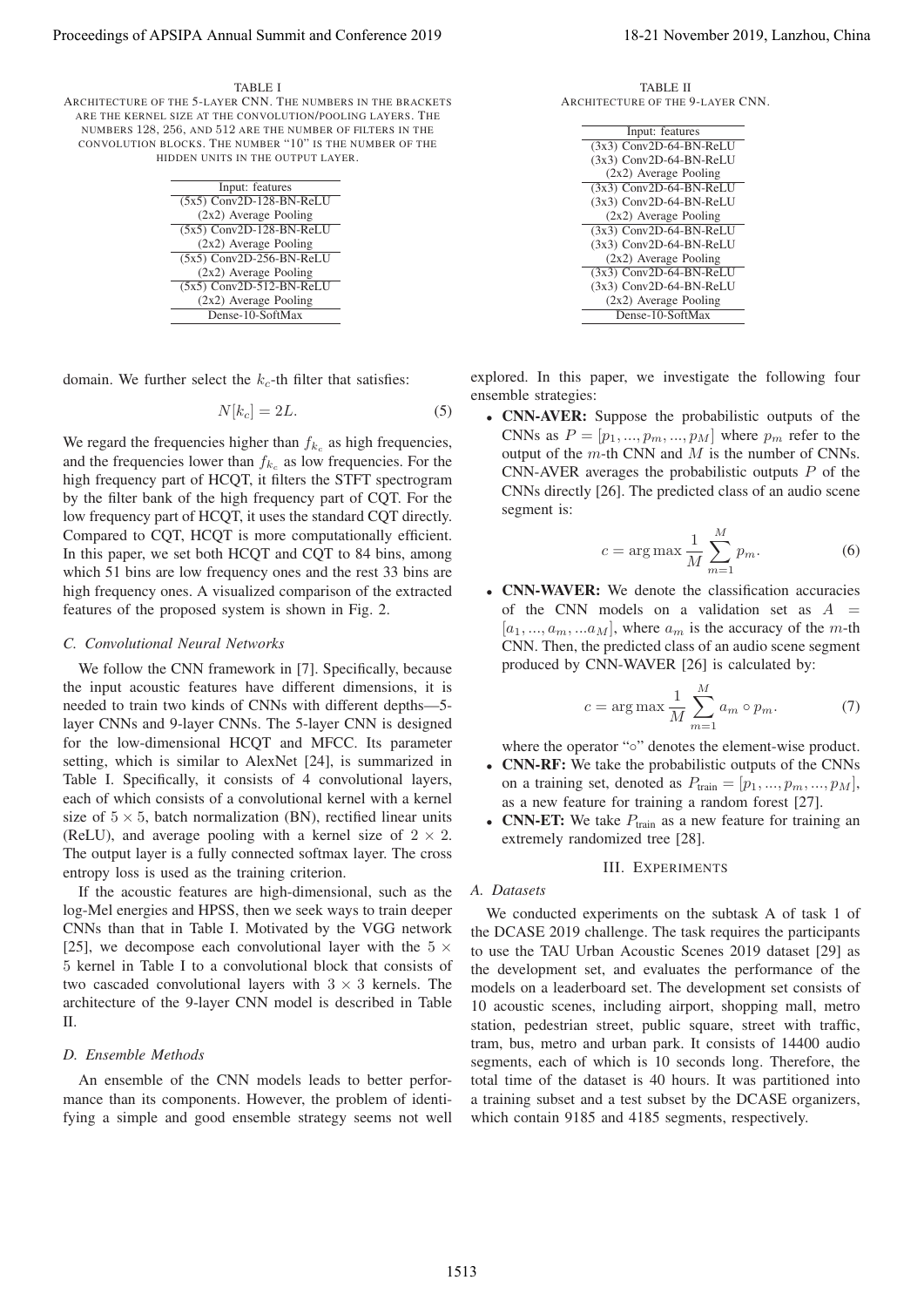TABLE III ACC COMPARISON OF THE CNN MODELS WITH COT AND HCOT RESPECTIVELY ON THE TEST SUBSET.

|             | 5-layer CNN | 9-layer CNN |
|-------------|-------------|-------------|
| COT         | 0.643       | 0.652       |
| <b>HCOT</b> | 0.679       | 0.667       |

#### TABLE IV

ACC COMPARISON OF THE ENSEMBLE MODELS THAT FUSE THE CQT/HCQT-BASED CNN WITH THE MEL/HPSS/MFCC-BASED CNN ON THE TEST SUBSET. THE SYMBOL "+" MEANS THE FUSION OF THE CNN MODELS WITH DIFFERENT ACOUSTIC FEATURES. THE LINE WHERE "-EXISTS PRESENTS THE PERFORMANCE OF THE CNN MODELS WITH THE MEL, HPSS, OR MFCC FEATURE ALONE. THE TERM "MEL" DENOTES THE LOG-MEL ENERGIES.

|              | $+$ Mel | $+$ HPSS | $+$ MFCC |
|--------------|---------|----------|----------|
|              | 0.721   | 0.724    | 0.663    |
| <b>COT</b>   | 0.737   | 0.726    | 0.713    |
| <b>HCOT</b>  | 0.746   | 0.746    | 0.721    |
| $COT + HCOT$ | 0.729   | 0.746    | 0.721    |

We reduced the sampling rate of the audio recordings from 48 kHz to 32 kHz, given the fact that the audio recordings with a sampling rate of 32 kHz contain most of the energy [7]. We set the frame length to 64 ms and frame shift to 15 ms, respectively.

#### *B. Comparison Methods*

First of all, we use the feature name to represent a CNN method with the acoustic feature. For example, we denote "HCQT" as a CNN model with the HCQT feature, and denote "HCQT+CQT" as an ensemble of two CNNs with the HCQT and CQT as the acoustic features respectively. We denote the proposed method with all four acoustic features as "*HCQTbased ensemble*". We further denote the comparison method that is the same as the proposed one except that it uses CQT to replace HCQT as "*CQT-based ensemble*", and the comparison method that uses all four acoustic features together with the CQT feature as "*HCQT+CQT-based ensemble*".

To evaluate the general performance of the proposed method. We compared the proposed method with two public baselines. The first baseline, denoted as *baseline-DCASE*, is an official baseline provided by the DCASE2019 organizer [29]. It uses the log-Mel energies with 40 bins as the acoustic feature, and trains a 3-layer CNN to do ASC. Readers are encouraged to read [29] for the details of the comparison method.

The second baseline, denoted as *baseline-cvssp*, is a system proposed by Kong et al. [7]. It first extracts 64-dimensional log-Mel energies with a frame-length of 32 ms and a frameshift of 16 ms, and then uses a CNN with the same architecture as that in Table II for ASC.

We take classification accuracy (ACC) as the evaluation metric. If not specified, all ensemble methods use averaging as the ensemble strategy.

TABLE V ACC COMPARISON OF FIVE CNN ENSEMBLE METHODS ON THE TEST SUBSET AND LEADERBOARD DATASET.

|                           | <b>Test</b> | Leaderboard |
|---------------------------|-------------|-------------|
| Baseline-DCASE [29], [30] | 0.625       | 0.643       |
| Baseline-CVSSP [7], [30]  | 0.703       | 0.693       |
| COT-based ensemble        | 0.764       |             |
| HCOT-based ensemble       | 0.775       | 0.793       |
| CQT+HCQT-based ensemble   | 0.770       |             |



Fig. 3. Confusion matrix of the HCQT-based ensemble on the test subset. X-axis indicates the predicted label. Y-axis indicates the ground-truth label.

#### *C. Results*

To show the advantage of HCQT over CQT, we take CQT and HCQT as the acoustic feature of two CNN models respectively. The comparison result is shown in Table III. From the table, we see that (i) HCQT leads to better performance than CQT, and (ii) the conclusion is consistent across different architectures of CNN. As a byproduct, we find that, when HCQT is used, the 5-layer CNN performs better than the 9 layer CNN. Table IV shows the comparison result the CNN ensembles that take different groups of acoustic features as the input. From the table, we observe that HCQT is a better supplement to the other acoustic features than CQT, and combining CQT and HCQT together does not improve the overall performance. As a conclusion, HCQT is a better feature than CQT for ASC. Proceeding of APSIPA Annual Summit at Co-ference 2019<br>
Act construction 300 November 2019<br>
Act construction 300 November 2019<br>
The main and Conference 2019<br>
The main and Conference 2019<br>
The main and Conference 2019<br>
The

We further compared CQT and HCQT in the system level. The comparison result is shown in Table V. The results of the baseline-DCASE system are from the DCASE website [29] and leaderboard in Kaggle [30] respectively, and The results of the baseline-CVSSP system are from [7] and the same leaderboard. From the table, we further manifest the advantage of HCQT over CQT, and moreover, the proposed HCQT-based ensemble method performs the best among all comparison methods. To further understand the HCQT-based ensemble, we show its confusion matrix on the test subset in Fig. 3.

To discuss the effects of different ensemble strategies on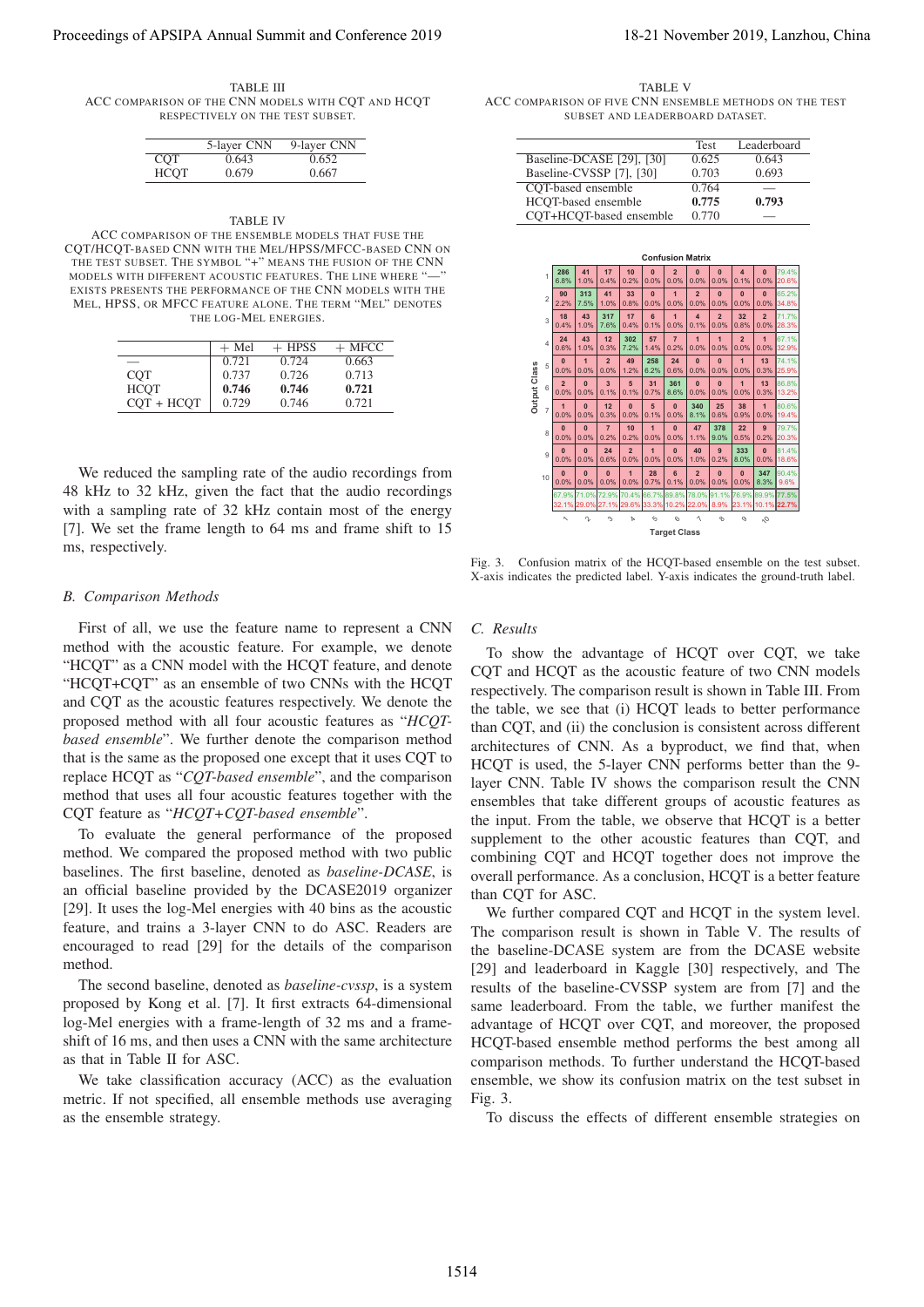

Fig. 4. ACC comparison of the HCQT-based ensemble with four ensemble strategies

performance, we replace the CNN-AVR strategy of the HCQTbased ensemble by other ensemble strategies in Section II-D. The result is shown in Fig. 4. From the figure, we find that CNN-AVR strategy is the best ensemble strategy.

#### IV. CONCLUSIONS

In this paper, we have proposed a new acoustic feature— HCQT—for ASC. HCQT combines two CQTs with different resolutions together for remedying the high-frequency bins of the traditional CQT. We have further proposed the HCQTbased CNN ensemble. The ensemble method first extracts HCQT, MFCC, log-Mel energies and its HPSS as the input of four CNN models respectively, and then fuses the outputs of all CNN models for the final prediction. Finally, we have discussed four ensemble strategies for ASC, which are CNN-AVR, CNN-WAVER, CNN-RF, and CNN-ET, respectively. We have conducted a systematical comparison on the subtask A of task 1 of the DCASE 2019 ASC challenge. The comparison results show that (i) HCQT is a better feature than the commonly-used CQT, (ii) CNN-AVR is not only simple but also the best ensemble strategy, and (iii) the HCQT-based CNN ensemble is the best system among all comparison method. Particularly, the proposed system is over 7% absolute ACC higher than the public baselines. **Proceedings of APSIPA Annual Summit and Conference 2019**<br>
Proceedings of APSIPA Annual Summit and Conference 2019<br>
Proceedings of APSIPA Annual Summit and Conference 2019<br>
The AX concerns of APSIPA Annual Summit and Conf

### **REFERENCES**

- [1] D. Barchiesi, D. Giannoulis, D. Stowell, and M. D. Plumbley, "Acoustic scene classification: Classifying environments from the sounds they produce," *IEEE Signal Processing Magazine*, vol. 32, no. 3, pp. 16– 34, May 2015.
- [2] T. Zhang and J. Wu, "Constrained learned feature extraction for acoustic scene classification," *IEEE/ACM Transactions on Audio, Speech, and Language Processing*, vol. 27, no. 8, pp. 1216–1228, Aug 2019.
- [3] S. Chu, S. Narayanan, C. . J. Kuo, and M. J. Mataric, "Where am i? scene recognition for mobile robots using audio features," in *2006 IEEE International Conference on Multimedia and Expo*, July 2006, pp. 885– 888.
- [4] A. J. Eronen, V. T. Peltonen, J. T. Tuomi, A. P. Klapuri, S. Fagerlund, T. Sorsa, G. Lorho, and J. Huopaniemi, "Audio-based context recognition," *IEEE Transactions on Audio, Speech, and Language Processing*, vol. 14, no. 1, pp. 321–329, Jan 2006.
- [5] R. Radhakrishnan, A. Divakaran, and A. Smaragdis, "Audio analysis for surveillance applications," in *IEEE Workshop on Applications of Signal Processing to Audio and Acoustics, 2005.*, Oct 2005, pp. 158–161.
- [6] A. Rakotomamonjy, "Supervised representation learning for audio scene classification," *IEEE/ACM Transactions on Audio, Speech, and Language Processing*, vol. 25, no. 6, pp. 1253–1265, June 2017.
- [7] Q. Kong, Y. Cao, T. Iqbal, Y. Xu, W. Wang, and M. D. Plumbley, "Cross-task learning for audio tagging, sound event detection and spatial localization: DCASE 2019 baseline systems," *arXiv preprint arXiv:1904.03476*, 2019.
- [8] T. Heittola and A. Mesaros, "DCASE 2017 challenge setup: Tasks, datasets and baseline system," DCASE2017 Challenge, Tech. Rep., September 2017.
- [9] G. Takahashi, T. Yamada, S. Makino, and N. Ono, "Acoustic scene classification using deep neural network and frame-concatenated acoustic feature," DCASE2016 Challenge, Tech. Rep., September 2016.
- [10] B. Elizalde, A. Kumar, A. Shah, R. Badlani, E. Vincent, B. Raj, and I. Lane, "Experiments on the DCASE challenge 2016: Acoustic scene classification and sound event detection in real life recording," DCASE2016 Challenge, Tech. Rep., September 2016.
- [11] H. Eghbal-Zadeh, B. Lehner, M. Dorfer, and G. Widmer, "CP-JKU submissions for DCASE-2016: a hybrid approach using binaural i-vectors and deep convolutional neural networks," DCASE2016 Challenge, Tech. Rep., September 2016.
- [12] V. Bisot, R. Serizel, S. Essid, and G. Richard, "Supervised nonnegative matrix factorization for acoustic scene classification," DCASE2016 Challenge, Tech. Rep., September 2016.
- [13] Y. Sakashita and M. Aono, "Acoustic scene classification by ensemble of spectrograms based on adaptive temporal divisions," DCASE2018 Challenge, Tech. Rep., September 2018.
- [14] H. Zeinali, L. Burget, and H. Cernocky, "Convolutional neural networks and x-vector embedding for dcase2018 acoustic scene classification challenge," DCASE2018 Challenge, Tech. Rep., September 2018.
- [15] Y. Han and J. Park, "Convolutional neural networks with binaural representations and background subtraction for acoustic scene classification," DCASE2017 Challenge, Tech. Rep., September 2017.
- [16] M. Dorfer, B. Lehner, H. Eghbal-zadeh, H. Christop, P. Fabian, and W. Gerhard, "Acoustic scene classification with fully convolutional neural networks and I-vectors," DCASE2018 Challenge, Tech. Rep., September 2018.
- [17] S. Park, S. Mun, Y. Lee, and H. Ko, "Score fusion of classification systems for acoustic scene classification," DCASE2016 Challenge, Tech. Rep., September 2016.
- [18] A. Rakotomamonjy and G. Gasso, "Histogram of gradients of timecfrequency representations for audio scene classification," *IEEE/ACM Transactions on Audio, Speech, and Language Processing*, vol. 23, no. 1, pp. 142–153, Jan 2015.
- [19] S. Mun, S. Park, D. Han, and H. Ko, "Generative adversarial network based acoustic scene training set augmentation and selection using svm hyper-plane," DCASE2017 Challenge, Tech. Rep., September 2017.
- [20] Z. Weiping, Y. Jiantao, X. Xiaotao, L. Xiangtao, and P. Shaohu, "Acoustic scene classification using deep convolutional neural network and multiple spectrograms fusion," DCASE2017 Challenge, Tech. Rep., September 2017.
- [21] J. C. Brown, "Calculation of a constant q spectral transform," *Journal of the Acoustical Society of America*, vol. 89, no. 1, pp. 425–434, 1998.
- [22] A. Rakotomamonjy and G. Gasso, "Histogram of gradients of timecfrequency representations for audio scene classification," *IEEE/ACM Transactions on Audio, Speech, and Language Processing*, vol. 23, no. 1, pp. 142–153, Jan 2015.
- [23] J. Ye, T. Kobayashi, M. Murakawa, and T. Higuchi, "Acoustic scene classification based on sound textures and events," in *Proceedings of the 23rd ACM International Conference on Multimedia*, ser. MM '15. New York, NY, USA: ACM, 2015, pp. 1291–1294. [Online]. Available: http://doi.acm.org/10.1145/2733373.2806389
- [24] A. Krizhevsky, I. Sutskever, and G. E. Hinton, "Imagenet classification with deep convolutional neural networks," in *Advances in Neural Information Processing Systems 25*, F. Pereira, C. J. C. Burges, L. Bottou, and K. Q. Weinberger, Eds. Curran Associates, Inc., 2012, pp. 1097–1105. [Online]. Available: http://papers.nips.cc/paper/4824 imagenet-classification-with-deep-convolutional-neural-networks.pdf
- [25] K. Simonyan and A. Zisserman, "Very deep convolutional networks for large-scale image recognition," in *International Conference on Learning Representations*, 2015.
- [26] J. Kittler, M. Hatef, R. P. W. Duin, and J. Matas, "On combining classifiers," *IEEE Transactions on Pattern Analysis and Machine Intelligence*, vol. 20, no. 3, pp. 226–239, March 1998.
- [27] L. Breiman, "Random forests," *Machine Learning*, vol. 45, no. 1, pp. 5–32, 2001.